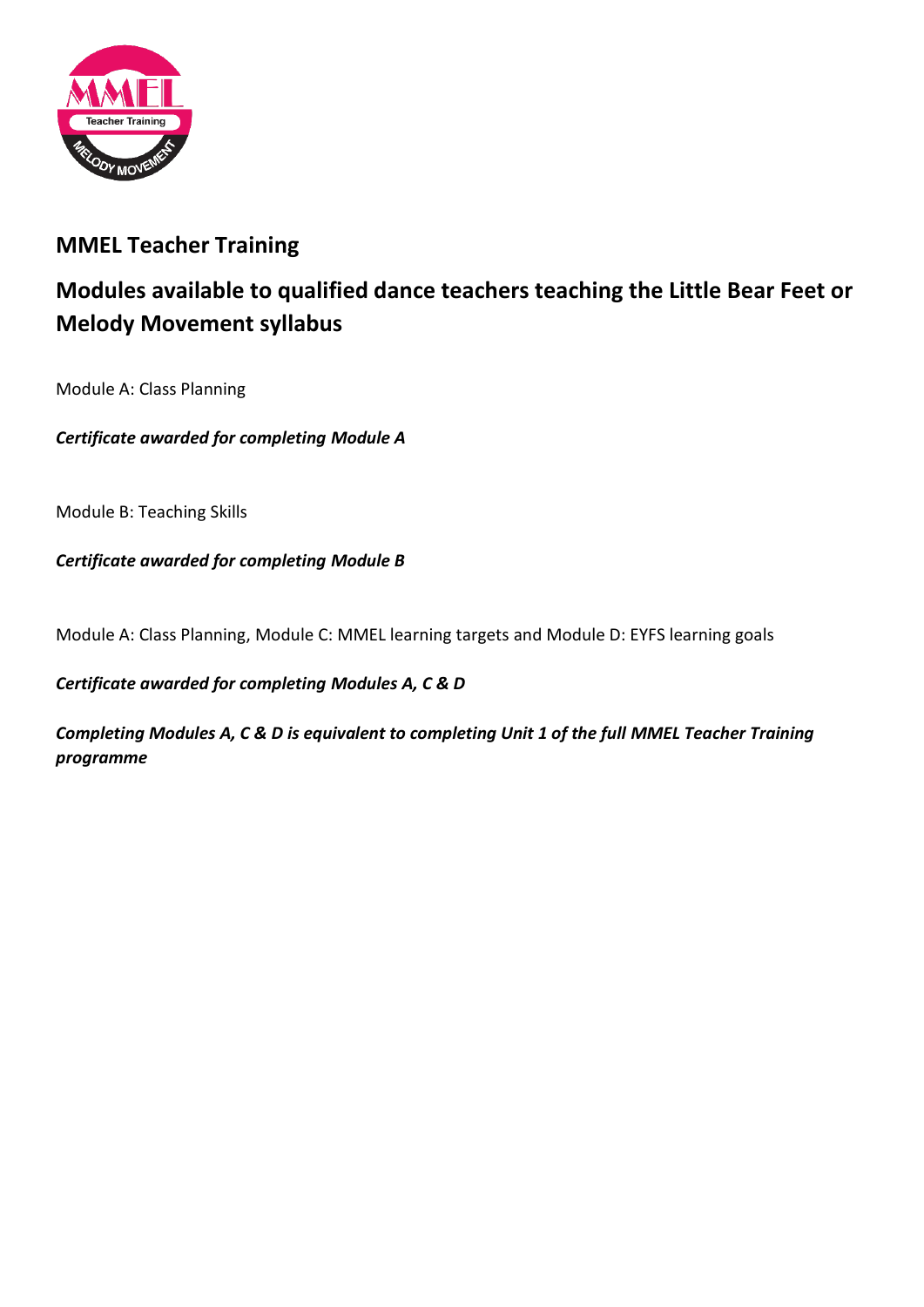#### **Module A: Class Planning**

| <b>MMEL Teacher Training</b>        |                                                                                                                                                                                                                                                                                                                                                                                                                                                                                                                                                                                                                                                                                                                                                                                                                                                                                                                                        |
|-------------------------------------|----------------------------------------------------------------------------------------------------------------------------------------------------------------------------------------------------------------------------------------------------------------------------------------------------------------------------------------------------------------------------------------------------------------------------------------------------------------------------------------------------------------------------------------------------------------------------------------------------------------------------------------------------------------------------------------------------------------------------------------------------------------------------------------------------------------------------------------------------------------------------------------------------------------------------------------|
| <b>MODULE A: CLASS PLANNING</b>     |                                                                                                                                                                                                                                                                                                                                                                                                                                                                                                                                                                                                                                                                                                                                                                                                                                                                                                                                        |
| Content                             | An introduction to:<br>the Melody Movement Early Learning curriculum<br>$\bullet$<br>the Melody Bear concept<br>٠<br>the training programme<br>$\bullet$                                                                                                                                                                                                                                                                                                                                                                                                                                                                                                                                                                                                                                                                                                                                                                               |
|                                     | An introduction to class planning including:<br>the criteria for delivering an age appropriate pre-school dance<br>and movement class<br>how to use Melody Bear as a tool to engage, excite and<br>$\bullet$<br>motivate the children<br>syllabus content<br>٠<br>class management and teaching styles<br>$\bullet$<br>demonstration and use of voice and language in class<br>٠<br>pastoral care and inclusive practices<br>$\bullet$<br>implementing sample class plans<br>$\bullet$<br>how to use the award structure                                                                                                                                                                                                                                                                                                                                                                                                               |
| <b>Duration: Module preparation</b> | Reading time: 1 hour<br>Practical time: a minimum of six practical 30 minutes teaching<br>sessions, using the six introductory class plans supplied, totalling 3<br>hours                                                                                                                                                                                                                                                                                                                                                                                                                                                                                                                                                                                                                                                                                                                                                              |
| <b>Duration: Module task</b>        | Study time to prepare four class plans: 2 hours<br>Practical teaching time: deliver the four 30 minutes teaching sessions<br>totalling 2 hours                                                                                                                                                                                                                                                                                                                                                                                                                                                                                                                                                                                                                                                                                                                                                                                         |
| <b>Total duration:</b>              | 8 hours                                                                                                                                                                                                                                                                                                                                                                                                                                                                                                                                                                                                                                                                                                                                                                                                                                                                                                                                |
| <b>Outcomes</b>                     | The trainee will:<br>have an understanding of Melody Movement Early Learning<br>٠<br>curriculum syllabus stepping stones<br>have an overview of the Melody Bear concept<br>have an overview of the stages of the training programme<br>$\bullet$<br>have chosen the syllabus to use for her training; either Little<br>٠<br>Bear Feet for toddlers aged 18 months to 21/2 year or Melody<br>Movement for ages 2 to 4 years<br>gain relevant practical teaching experience<br>develop the skills to instigate and structure age-appropriate<br>class plans<br>be able to effectively use the syllabus to deliver a balanced<br>class of skill based content and creative themes<br>generate a happy class atmosphere conducive to early years<br>learning<br>understand the importance of a nurturing environment for<br>young students' personal growth, development and sense of<br>wellbeing<br>effective use of the award structure |
| <b>Module preparation</b>           | Read the module guidelines<br>$\bullet$<br>Study the syllabus notes, songs and music<br>Teach the six introductory class plans provided<br>Teach own class plans based on the material provided in the                                                                                                                                                                                                                                                                                                                                                                                                                                                                                                                                                                                                                                                                                                                                 |
|                                     | syllabus                                                                                                                                                                                                                                                                                                                                                                                                                                                                                                                                                                                                                                                                                                                                                                                                                                                                                                                               |
| <b>Module task</b>                  | The trainee prepares two basic class plans using the content of her<br>chosen syllabus; ie Little Bear Feet or Melody Movement                                                                                                                                                                                                                                                                                                                                                                                                                                                                                                                                                                                                                                                                                                                                                                                                         |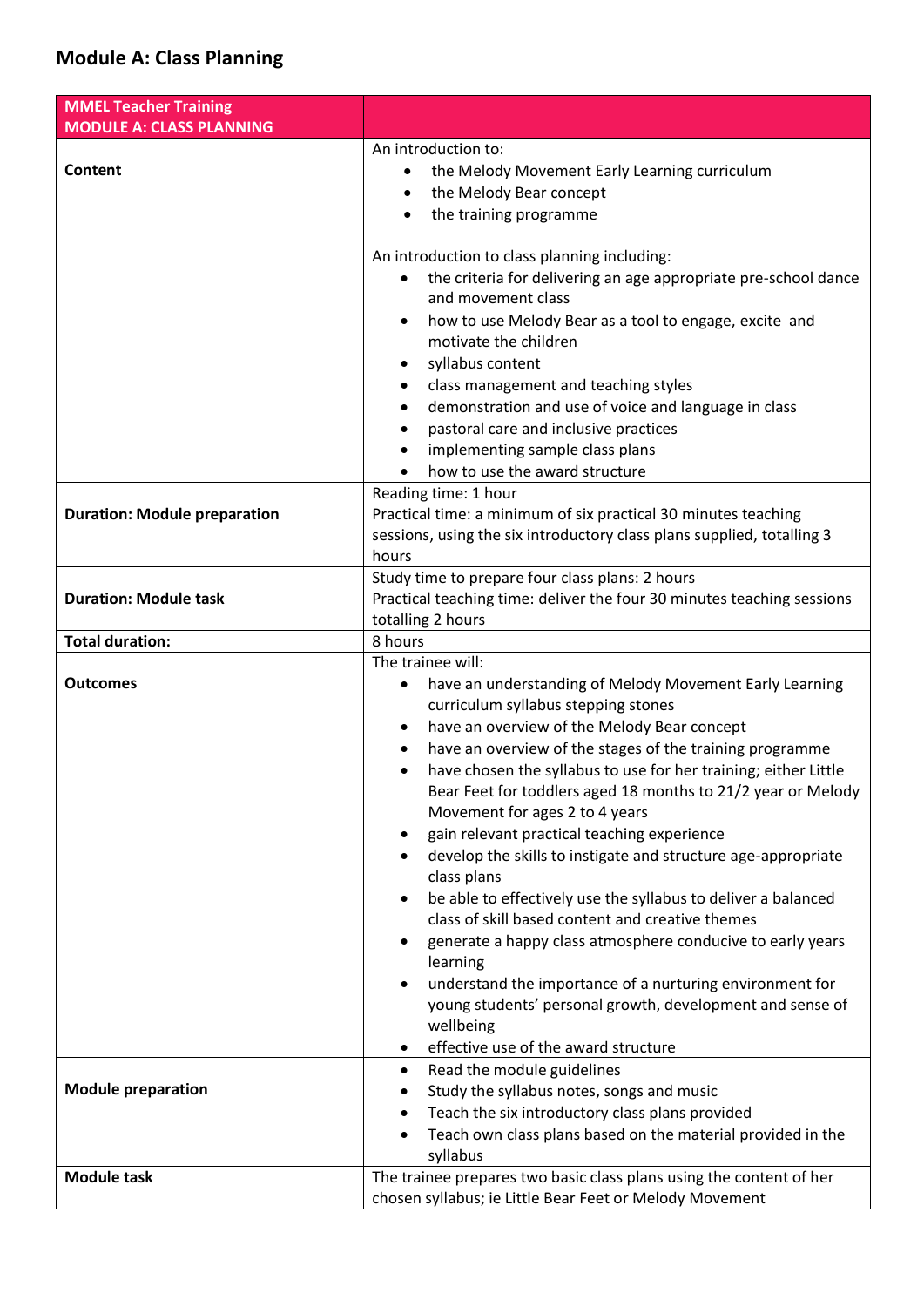|                                    | The trainee should demonstrate an understanding of:            |
|------------------------------------|----------------------------------------------------------------|
| Module task assessment criteria    | Class welcome and warm-up                                      |
|                                    | Suitability of exercises chosen                                |
|                                    | Balanced class content                                         |
|                                    | Creative theme content                                         |
|                                    | Cool-down and movement sticker choice                          |
|                                    | Syllabus, CDs, training DVD and picture cards                  |
| Resources required to complete the | <b>Training manual</b>                                         |
| module                             | <b>Melody Bear</b>                                             |
|                                    | Sound equipment                                                |
|                                    | Class props where appropriate                                  |
| <b>Completing the Module</b>       | Teachers successfully meeting the module task criteria will be |
|                                    | awarded the Module B Certificate                               |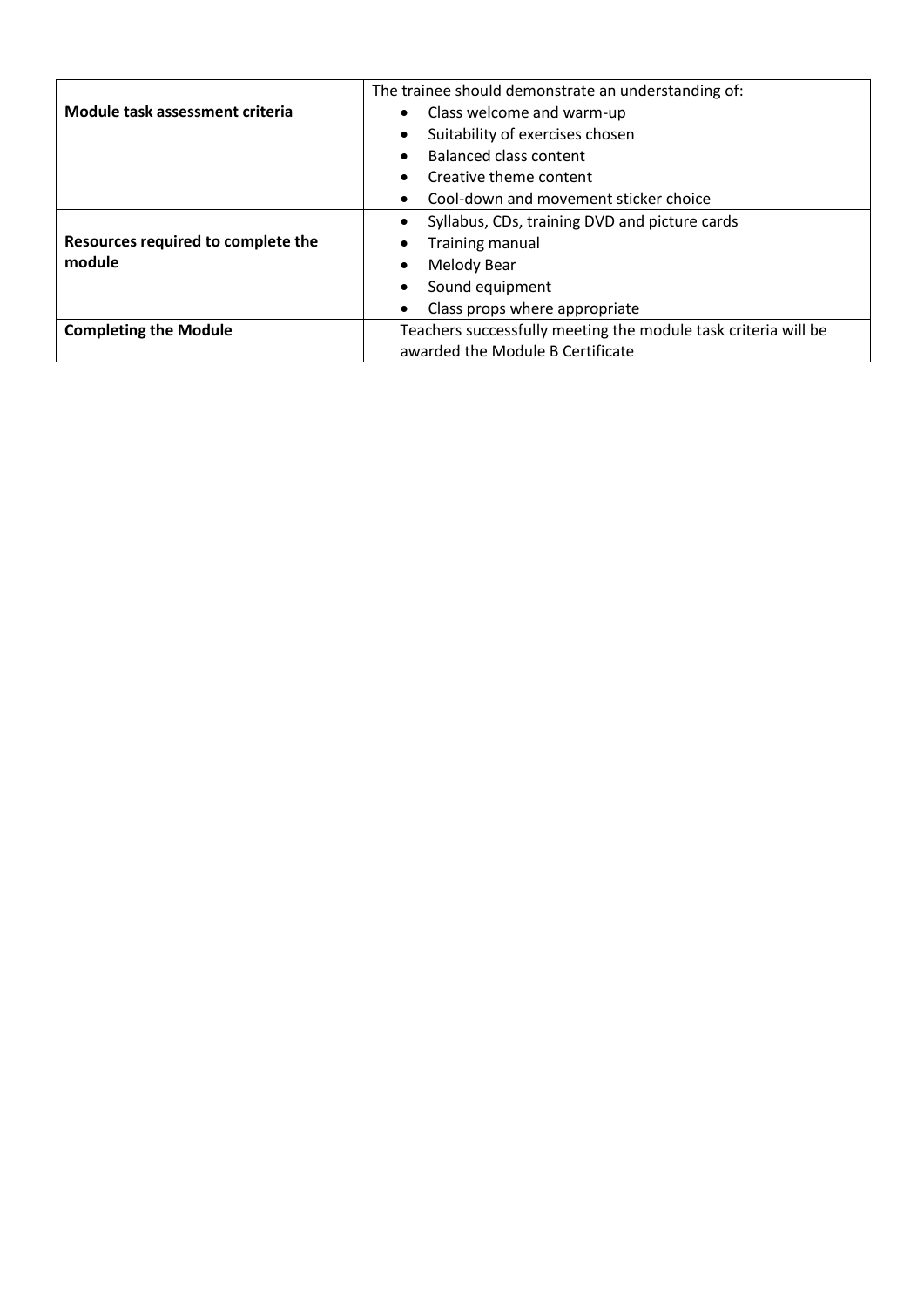## **Module B: Teaching Skills**

| <b>MMEL Teacher Training</b>              |                                                                                            |
|-------------------------------------------|--------------------------------------------------------------------------------------------|
| <b>MODULE B: TEACHING SKILLS</b>          |                                                                                            |
| Content                                   | An introduction to:                                                                        |
|                                           | the Melody Movement Early Learning curriculum<br>٠<br>the Melody Bear concept              |
|                                           | ٠<br>$\bullet$                                                                             |
|                                           | the training programme                                                                     |
|                                           | Work sheets to aid:                                                                        |
|                                           | MMEL vocabulary and learning targets<br>٠                                                  |
|                                           | understanding the delivery of the syllabus<br>$\bullet$                                    |
|                                           | basic child and group observations<br>$\bullet$                                            |
|                                           | self-assessing class management and teaching methods                                       |
|                                           | developing creative themes and story-led class techniques                                  |
| <b>Duration: Module preparation</b>       | Reading time: 1 hour                                                                       |
|                                           | Practical time: a minimum of six practical 30 minutes teaching                             |
|                                           | sessions, using the six introductory class plans supplied, totalling 3                     |
|                                           | hours                                                                                      |
| <b>Duration: Module task</b>              | Practical time: a minimum of five 30 minute teaching sessions                              |
|                                           | totalling 2.5 hours                                                                        |
|                                           | Study time to complete the work sheets: 1.5 hours                                          |
| <b>Total duration:</b>                    | 8 hours<br>The trainee will:                                                               |
| <b>Outcomes</b>                           | gain an understanding of the MMEL vocabulary and<br>٠                                      |
|                                           | learning targets                                                                           |
|                                           | develop an appreciation of basic child and class                                           |
|                                           | observations                                                                               |
|                                           | recognise techniques to deliver creative themes and story-<br>$\bullet$                    |
|                                           | led classes within the parameters of the Melody Bear                                       |
|                                           | concept                                                                                    |
|                                           | experience an introduction to post class analysis and self-                                |
|                                           | evaluation                                                                                 |
| <b>Module preparation</b>                 | Read the module guidelines and Teaching Skill tasks<br>٠                                   |
|                                           | Teach the six introductory class plans                                                     |
| <b>Module task</b>                        | The trainee submits five Teaching Skill tasks from the choices of                          |
|                                           | tasks A to T in the training manual listed on page 35.                                     |
| Module task assessment criteria           | The trainee should demonstrate an understanding of:                                        |
|                                           | the role of Melody Bear as a tool to engage, excite and<br>$\bullet$<br>motivate the class |
|                                           | delivery the syllabus                                                                      |
|                                           | observing individual students and the class as a whole<br>٠                                |
|                                           | the MMEL vocabulary and learning targets<br>٠                                              |
|                                           | self-assessing teaching methods                                                            |
|                                           | Syllabus, CDs and picture cards<br>$\bullet$                                               |
| Resources required to complete the module | <b>Training manual</b>                                                                     |
|                                           | Melody Bear<br>٠                                                                           |
|                                           | Sound equipment<br>$\bullet$                                                               |
|                                           | Class props where appropriate                                                              |
| <b>Completing the Module</b>              | Teachers successfully meeting the module task criteria will be                             |
|                                           | awarded the Module B Certificate                                                           |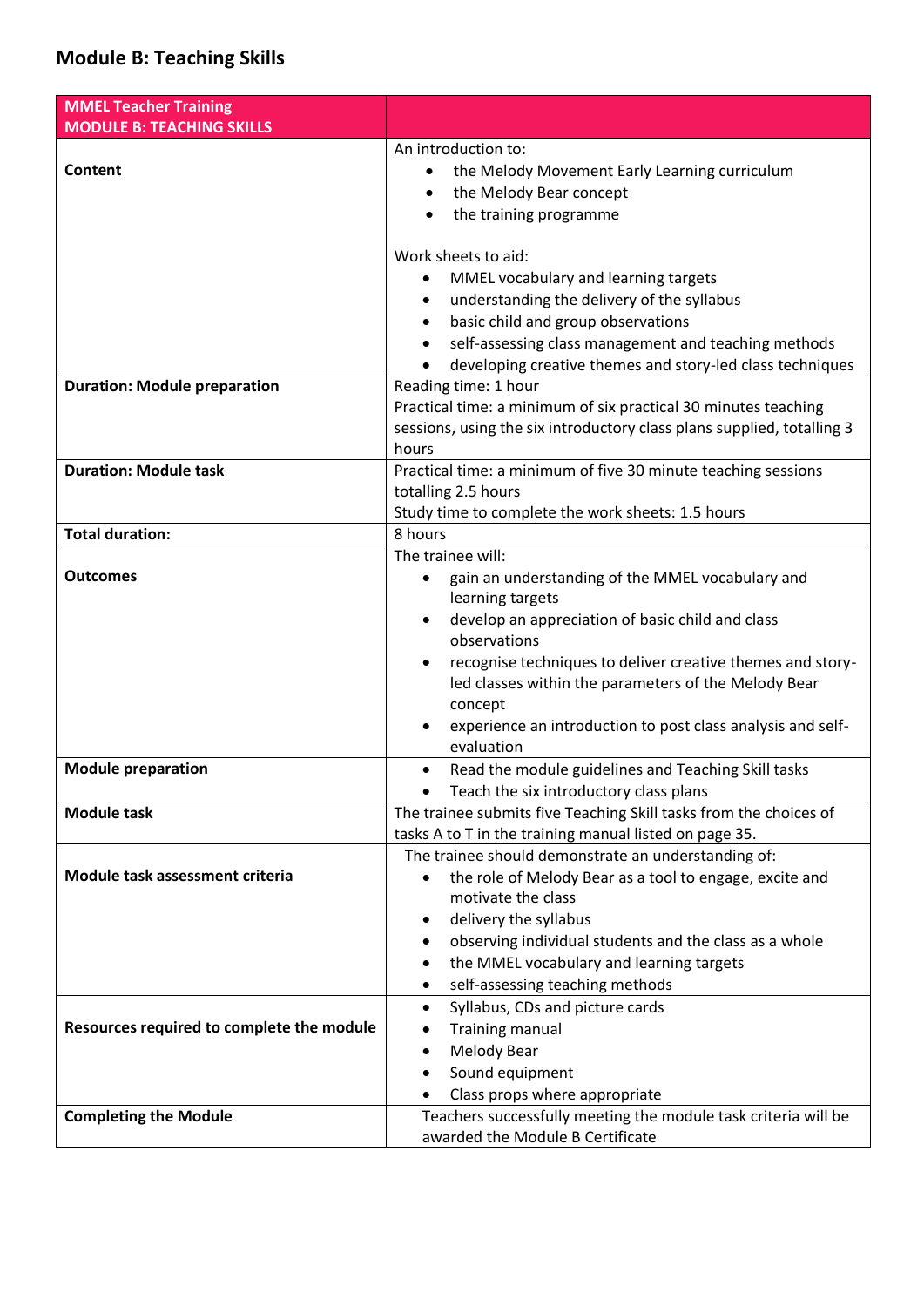## **Module A: Class Planning, Module C: MMEL Learning Targets & Module D: EFYS Learning Goals**

| <b>MMEL Teacher Training</b>        |                                                                                                                                              |
|-------------------------------------|----------------------------------------------------------------------------------------------------------------------------------------------|
| <b>MODULE A: CLASS PLANNING</b>     |                                                                                                                                              |
| <b>Content</b>                      | An introduction to:                                                                                                                          |
|                                     | the Melody Movement Early Learning curriculum<br>$\bullet$<br>the Melody Bear concept                                                        |
|                                     | $\bullet$                                                                                                                                    |
|                                     | the training programme<br>$\bullet$                                                                                                          |
|                                     | An introduction to class planning including:                                                                                                 |
|                                     | the criteria for delivering an age appropriate pre-school dance                                                                              |
|                                     | and movement class                                                                                                                           |
|                                     | how to use Melody Bear as a tool to engage, excite and<br>٠                                                                                  |
|                                     | motivate the children                                                                                                                        |
|                                     | syllabus content                                                                                                                             |
|                                     | class management and teaching styles<br>٠                                                                                                    |
|                                     | demonstration and use of voice and language in class<br>$\bullet$                                                                            |
|                                     | pastoral care and inclusive practices<br>٠                                                                                                   |
|                                     | implementing sample class plans<br>$\bullet$                                                                                                 |
|                                     | how to use the award structure                                                                                                               |
|                                     | Reading time: 1 hour                                                                                                                         |
| <b>Duration: Module preparation</b> | Practical time: a minimum of six practical 30 minutes teaching                                                                               |
|                                     | sessions, using the six introductory class plans supplied, totalling 3                                                                       |
|                                     | hours                                                                                                                                        |
|                                     | Study time to prepare four class plans: 2 hours                                                                                              |
| <b>Duration: Module task</b>        | Practical teaching time: deliver the four 30 minutes teaching sessions                                                                       |
|                                     | totalling 2 hours                                                                                                                            |
| <b>Total duration:</b>              | 8 hours                                                                                                                                      |
|                                     | The trainee will:                                                                                                                            |
| <b>Outcomes</b>                     | have an understanding of Melody Movement Early Learning<br>٠                                                                                 |
|                                     | curriculum syllabus stepping stones                                                                                                          |
|                                     | have an overview of the Melody Bear concept                                                                                                  |
|                                     | have an overview of the stages of the training programme                                                                                     |
|                                     | have chosen the syllabus to use for her training; either Little<br>$\bullet$<br>Bear Feet for toddlers aged 18 months to 21/2 year or Melody |
|                                     | Movement for ages 2 to 4 years                                                                                                               |
|                                     | gain relevant practical teaching experience                                                                                                  |
|                                     | develop the skills to instigate and structure age-appropriate                                                                                |
|                                     | class plans                                                                                                                                  |
|                                     | be able to effectively use the syllabus to deliver a balanced                                                                                |
|                                     | class of skill based content and creative themes                                                                                             |
|                                     | generate a happy class atmosphere conducive to early years                                                                                   |
|                                     | learning                                                                                                                                     |
|                                     | understand the importance of a nurturing environment for                                                                                     |
|                                     | young students' personal growth, development and sense of                                                                                    |
|                                     | wellbeing                                                                                                                                    |
|                                     | effective use of the award structure                                                                                                         |
|                                     | Read the module guidelines<br>٠                                                                                                              |
| <b>Module preparation</b>           | Study the syllabus notes, songs and music                                                                                                    |
|                                     | Teach the six introductory class plans provided                                                                                              |
|                                     | Teach own class plans based on the material provided in the<br>$\bullet$                                                                     |
|                                     | syllabus                                                                                                                                     |
| <b>Module task</b>                  | The trainee prepares two basic class plans using the content of her                                                                          |
|                                     | chosen syllabus; ie Little Bear Feet or Melody Movement                                                                                      |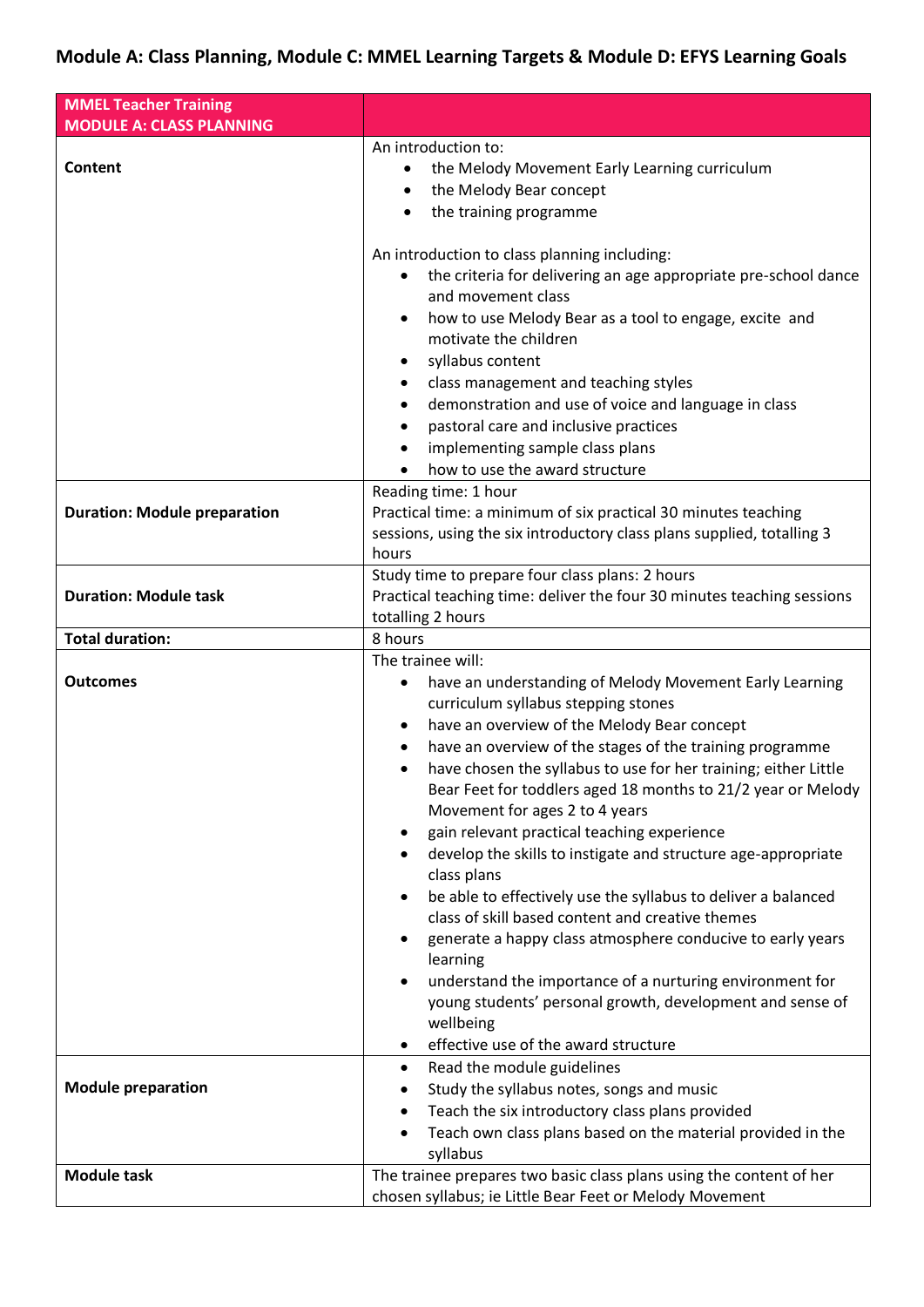| <b>MMEL Teacher Training</b>              |                                                                                                                                                                                                                                                 |
|-------------------------------------------|-------------------------------------------------------------------------------------------------------------------------------------------------------------------------------------------------------------------------------------------------|
| <b>MODULE C: MMEL LEARNING TARGETS</b>    |                                                                                                                                                                                                                                                 |
| Content                                   | An introduction to the MMEL Learning targets including:<br>stability movements<br>travelling and dance movements<br>exploring what moves and how the body moves<br>$\bullet$                                                                    |
|                                           | connecting dance and movement to the world around us<br>$\bullet$<br>sensitivity to music and sounds<br>additional learning goals parts 1 and 2                                                                                                 |
| <b>Duration: Module preparation</b>       | Reading time: 30 minutes                                                                                                                                                                                                                        |
| <b>Duration: Module task</b>              | Study time to complete two practice report sheets: 45 minutes<br>Study time to complete two MMEL learning target reports to<br>complete the module: 45 minutes<br>Practical time: Module A teaching sessions are used to complete<br>the module |
| <b>Total duration</b>                     | 2 hours                                                                                                                                                                                                                                         |
| <b>Outcomes</b>                           | The trainee will:<br>gain a detailed understanding of the MMEL vocabulary and<br>learning targets<br>plan classes to show an effective use of the MMEL learning<br>targets reflected by the choice of syllabus exercises and<br>creative themes |
| <b>Module preparation</b>                 | Read the module content<br>$\bullet$<br>Complete the two practice summary report sheets<br>recognising MMEL learning targets in class plans of own<br>choice                                                                                    |
| <b>Module task</b>                        | Complete two summary report sheets of MMEL learning<br>$\bullet$<br>targets shown in trainee's own class plans prepared in<br>Module A                                                                                                          |
| Module task assessment criteria           | The trainee should demonstrate an understanding of planning<br>classes with an effective use of the MMEL learning targets,<br>listed below, reflected by the choice of syllabus exercises and<br>creative themes<br><b>Stability movements</b>  |
|                                           | Travelling and dance movements<br>٠                                                                                                                                                                                                             |
|                                           | Exploring what moves and how the body moves                                                                                                                                                                                                     |
|                                           | Exploring where the body moves                                                                                                                                                                                                                  |
|                                           | Sensitivity to music and sounds<br>Expressing feelings and emotions through dance and                                                                                                                                                           |
|                                           | movement                                                                                                                                                                                                                                        |
|                                           | Connecting dance and movement to the world around us                                                                                                                                                                                            |
|                                           | Additional learning goals - part 1                                                                                                                                                                                                              |
|                                           | Additional learning goals - part 2<br>٠<br>Syllabus, CDs and picture cards<br>$\bullet$                                                                                                                                                         |
| Resources required to complete the module | <b>Training manual</b>                                                                                                                                                                                                                          |
|                                           | <b>Melody Bear</b><br>٠                                                                                                                                                                                                                         |
|                                           | Sound equipment<br>$\bullet$                                                                                                                                                                                                                    |
|                                           | Class props where appropriate                                                                                                                                                                                                                   |
| Module pathway                            | Class plans prepared in Module A are required to complete<br>$\bullet$<br>Module C                                                                                                                                                              |